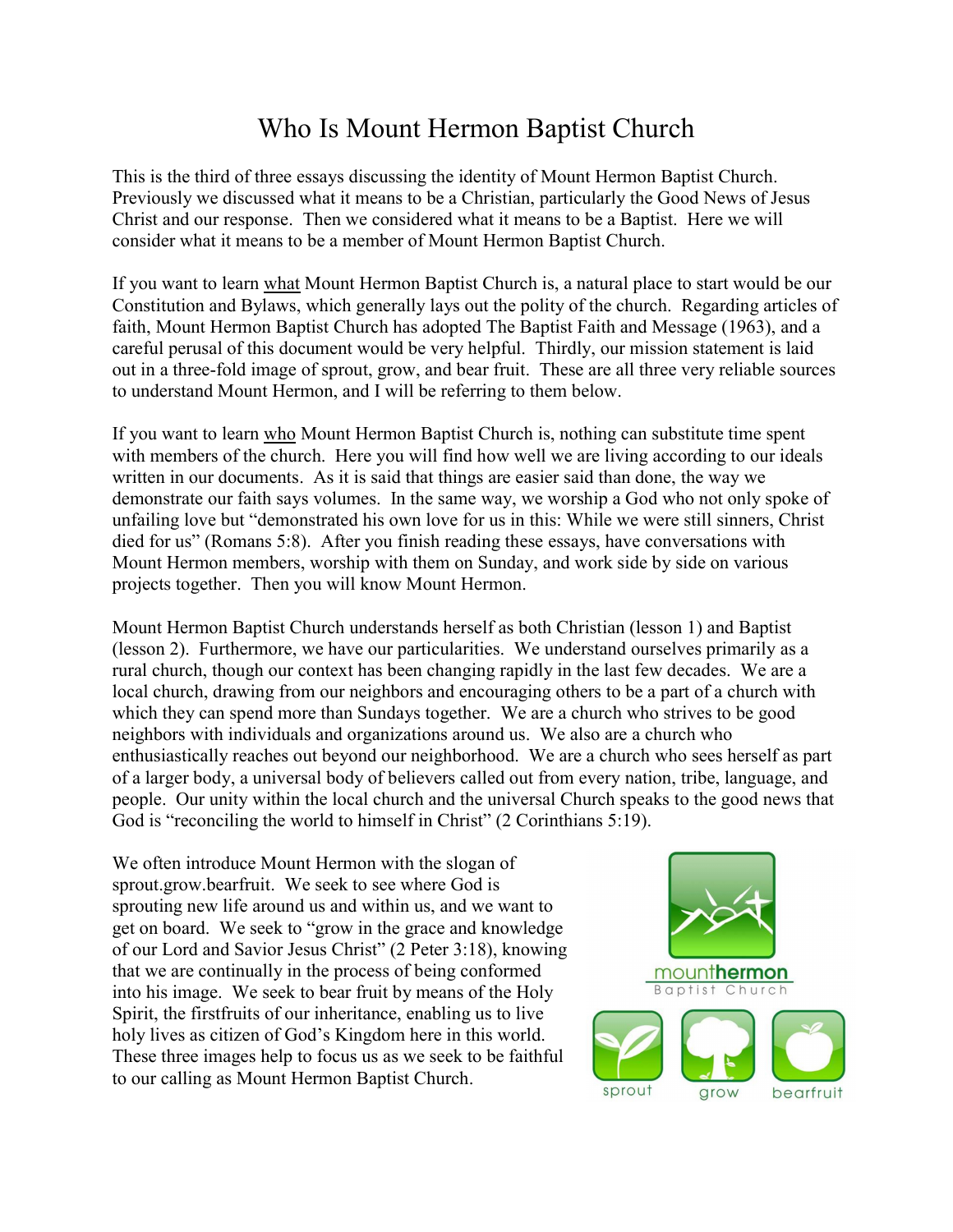How is Mount Hermon Baptist Church organized? To answer this question, I would direct you to our Constitution and Bylaws. I will highlight a few main aspects. In addition to the offices of pastor and deacon, we have two important teams: Outreach and Discipleship. Each team is made up of representatives of each Sunday School class, creating a two-way line of communication between the teams and Sunday School classes. The teams help to mobilize the church in their respective foci while the church through Sunday School classes provide energy, ideas, and improvements. For example, the Outreach Team may gather suggestions from Sunday School classes, propose an idea, have it refined by comments from the classes, and then mobilize the church to execute it. This process, we have found, prevents us from delegating the responsibilities of outreach and discipleship to others, and welcomes fresh ideas to reach leadership.

Mount Hermon has two more teams, Children/Youth and Music, that operates in a similar way. Besides these teams, there are committees that deal with the logistics of finances, property, sanctuary, fellowship hall, and personnel matters. All members are encouraged to participate in at least one position and to explore new areas in which to participate. A church body is healthiest when all members are participating together, discovering their gifts and identifying the gifts of those they are working with together.

There is much more to learn about Mount Hermon that only comes in being a part of the community. I hope through the coming months and years that as you become a part of Mount Hermon, we all become a part of one another in this body of Christ.

In Christ, Pastor Rich Goodier